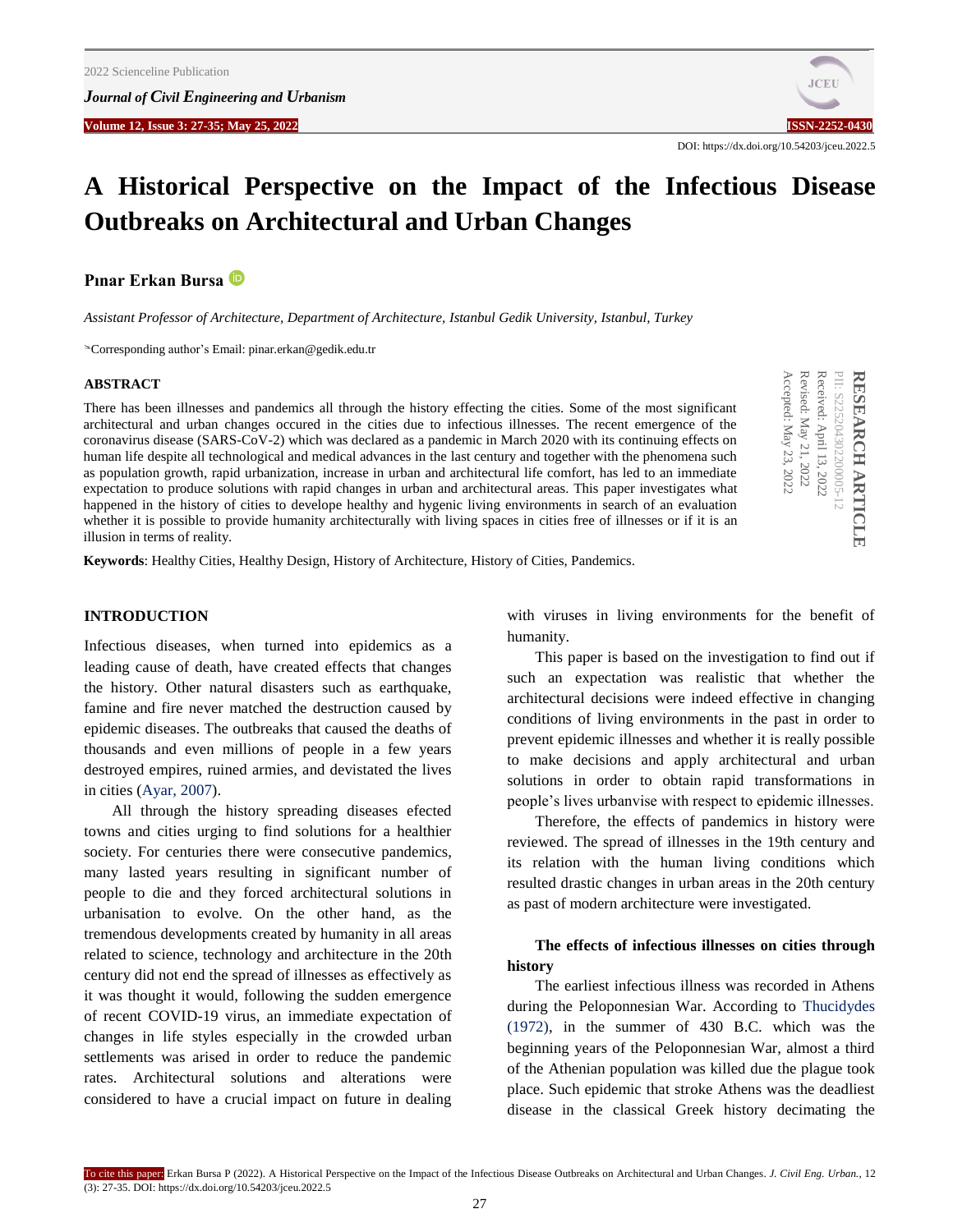population and contributing to the defeat of Athens by Sparta. The Peloponessian War between Sparta and Athens was a crucial war as the collapse of Athens caused an instability in the region. After the war, Alexander the Great dominated Greece, Anatolia and the Mediterranean, transforming the Greek civilization into something else [\(Freeman, 1996\).](#page-8-0) 

Although Thucidydes did not give any information about why the plague was started, the fact that [Aristoteles](#page-8-0)  [\(1975\)](#page-8-0) proposed to the health inspectors to check the wastes of the city in his book "Politics", indicates that there were serious sanitary problems in the ancient Greek cities. In the ancient Greek cities, it was not possible to find a sanitary facility as in the order that was present in Harappan Civilization three thousand years ago in the Indus Valley. In Greek polies, most of the dwellings did not have a toilet. Observing the Greek polies at a later date, Pausanias expressed that a settlement could not be considered as a city if it did not have a water transportation system with pipes to the administrative buildings, theatres, market place and gymnasion. Also keeping in mind that Strabon did express that the Romans were better at covering the streets, facilitating the use of water resources and sewers, while the Greeks focused on beauty and defense, ports and fertile soil, but building cities with essential infrastructures such as water and sewage systems evidently was not enough [\(Mumford,](#page-8-0)  [2013\).](#page-8-0)

Always the most important issue was hygiene. Sanitary measures have been taken, which were always crutial to prevent diseases in the cities with crowded populations, since the ancient Roman period. These measures included the use of clean water resources and transporting them to the city, removal of polluted water, sewage and garbage collection (Juuti and [Katko, 2007\)](#page-8-0)  (Figure 1).

However, the Roman sewage system was not applied everywhere. This system did not exist in most of the Roman cities. As [Lanciani \(1898\)](#page-8-0) quotes: "*…before the construction of the Cloaca Maxima, every valley between the seven hills was nothing but a boggy quagmire. These hot-beds of malaria were fed by numberless springs, running sometimes above, sometimes under ground, impregnating the whole region with dampness, which is one, and perhaps the most active, of the three coefficients of the plague*".

Although there was the Cloaca Maxima, the oldest Roman engineering monument in Rome, the drainage systems was not going up the first floor and worse yet, not connected to crowded rental homes at all. The mechanical installation to meet that need was minimal where the need was the greatest.



Figure 1. Roman Sewage System [\(Source Link\)](https://www.indiawaterportal.org/articles/black-tsunami-article-green-systems-about-putrefying-sewage-discharged-our-homes-offices)

The vast majority of the population was using the public toilet facilities during the day. The toilet waste in the houses was accumulated in cisterns under the basements. The urine collected in special jars was used in fabric making, while the feces transported by horse carriages was served as agricultural fertilizers. But the feces especially from the periferical areas must have been too much for the nearby lands to carry, as records indicate in residential areas that there were open-top sewage pits since they could not be removed [\(Mumford, 2013\)](#page-8-0).

The examples given illustrate the lack of basic measures to be taken against diseases by removing large quantities of waste and trash accumulated in a large city. Recurrent outbreaks of infectious illnesses caused thousands of deaths in a single day resulting as the infected bodies being dumped causally in large pits called "*carnarium*". Additionally, there was no hospital in Rome until the 3rd century AD to help people with illnesses and medicine was not practiced as science [\(Lanciani, 1898\)](#page-8-0). Wealthy aristocratic people were running away from the city. They also owed their survival to it.

The Roman population between the brightest periods of the empire and the dark ages was declined at least ten times due to the wars with the contribution of illnesses.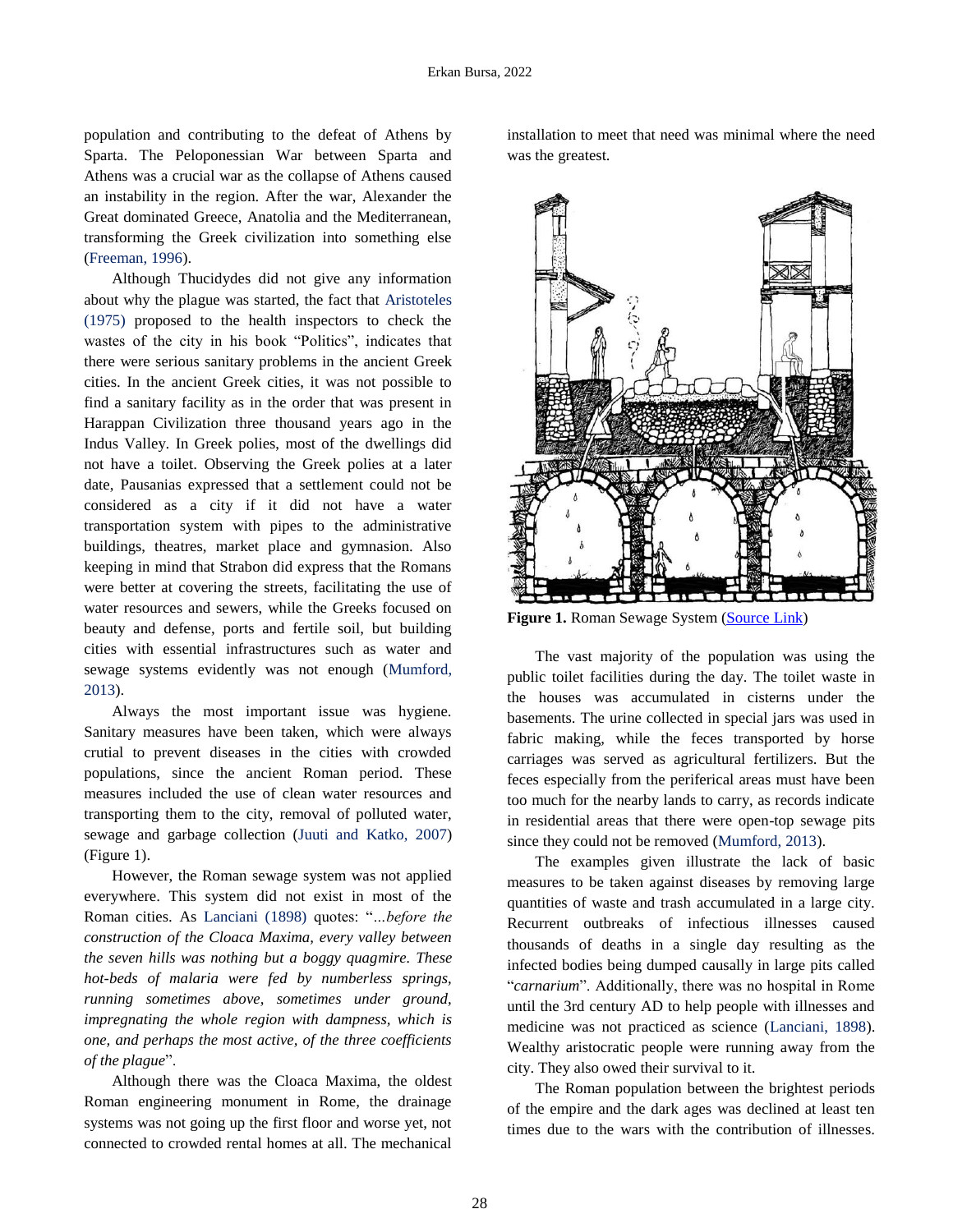The spreading diseases played a major role in the weakening of the empire and there was a period of continuous wars and deaths until the end of medieval times, epidemics being effective in this process.

In the 14th century, the bubonic plague, causing a two third of the population in Europe to die, for the first time forced the first attempts for health measures to be taken and carantine laws were passed. By the 16th century, sanitary measures and tendencies for better solutions were becoming widespread ([Mumford, 2007\).](#page-8-0) However, since they did not know anything about microbes, viruses and bacteria, there was no explanation for the spread of infectious illnesses other than vague theories about miasmas and air pollution [\(Sigerist, 1945\).](#page-8-0) Miasma theory was depended on the polluted or foul air which was believed to be what was spreading illnesses since the antiquity [\(Yıldırım, 2010\)](#page-8-0).

Many medieval cities were attempting to cure diseases. In 1388, a law was passed in the English parliament that prohibited throwing trash into pits, rivers and waters. In the 15th century, Leon Battista Alberti was discussing a system that divided the canals into those carrying dirt to the river, the lake and the sea, and those carrying the deep pits descending under the ground. Leonardo da Vinci was suggesting an effectively working canal draining off sewage pipes [\(Ingersoll, 1996\).](#page-8-0) In the 16th century, the first public sewage system was installed in Silesia, Bunzlau [\(Mumford, 2007\)](#page-8-0). Although plans were made and measurements were taken, they were all related only with the sanitary systems. Effective solutions that would take care of the problem from the root were not considered until the 19th century. In the urban texture, which has existed for many generations from the Middle Ages to the Renaissance, formal changes were seen as if they were back to the concept of "rebirth" rather than deep-rooted innovations, which would also address hygiene and sanitary problems. Theories and practices remained formal, given the infrastructural problems of urban life. Speaking of order and ratio, Alberti stated that the streets would look more noble if the doors were made in the same model, the houses next to each other follow the same line and were built with the same height. Uniform elements such as lineer streets, round arches, repitative windows and columns, bands running across the facades, roof cornices that continue without interruption were appeared as symbols of the new approach. Until the 18th century the Renaissance and immediately afterwards, openness, clarity, proportion and order, which would express new understandings and approaches, replaced the irregularity that was accepted in the course of life in the

past. Again, the symbols of this period, stone and brick road pavements, sculptured square fountains that use water abundantly, did not provide solutions to the city's infrastructural shortcomings and dense residential areas that create an environment for disease sprea[d \(Mumford,](#page-8-0)  2007).

# **The effects of infectious illnesses on the cities in the 19th century**

At the end of the 18th century the industrial revolution took place with the lead of England in Europe and in the 19th century resulted in great changes in cities. There was extensive population growth in the 19th century as the world population quadrupled resulting in more than half of the population of the World starting to live in urban areas by the end of the century. The rapid growing rates of population and migration from rural areas to industrial cities was not responded immediately as to prepare the cities to meet with the requirements of an urban development which would accomodate people in a healthy and safe manner. Apart from the wealthy, residential areas for the poor and the laborers were dense, damp and dirty with little amenities and almost no facilities for provision of clean drinking water and adequate sewage disposal. The streets remaining from the previous centuries were crooked and narrow (Figure 2).

The uncovered sewer systems were run down the streets of many cities in Europe until the last quarter of the 19th century (Figure 3).

There were a number of mechanisms in the 18th and the  $19<sup>th</sup>$  century which was used to maintain healthy environments in the cities. These were either related with eliminating the threats coming from outside the cities like quarantine stations or certain urban services such as sanitary measures and infrastructural systems. The earliest quarantine stations in Europe were built in the 15th century and usually located on the islands or peninsulas just at the entrance of the cities where people and goods were held for a certain period of time before making sure that there was no illness of any kind existed [\(Collins,](#page-8-0)  [2020\).](#page-8-0) Quarantine stations were continued to be used as the major procaution against infectious illnesses until the  $20<sup>th</sup>$  century.

As the inevitable consequence of the industrial revolution, the existing cities were overpopulating, while the unplanned cities were growing rapidly. Since the state was pursuing a "not interfering with the economy" policy, there was no attention paid to the most basic housing and working standards.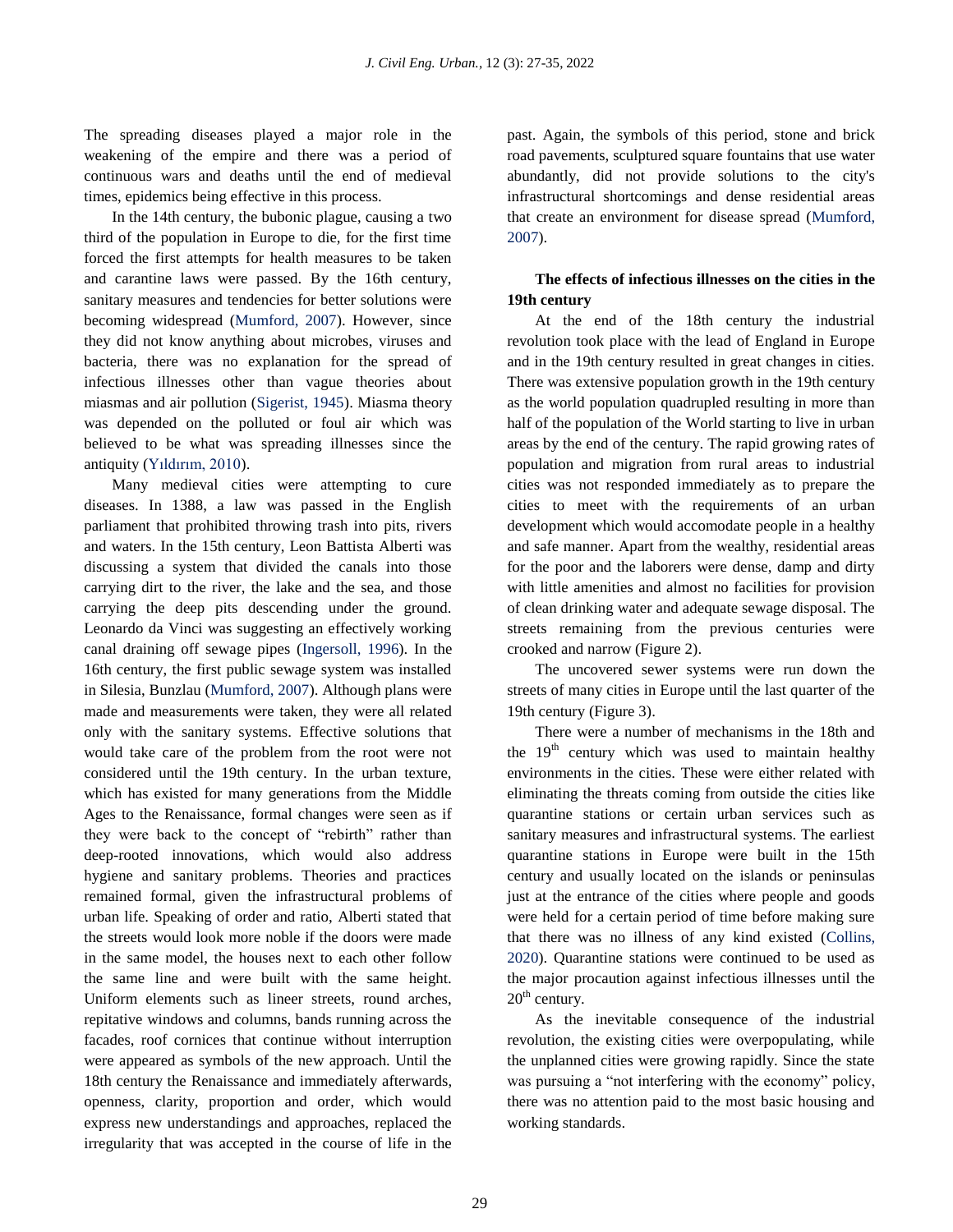

**Figure 2.** Lower Fore Street in Lambeth, London, 1865 [\(Source Link\)](https://i.pinimg.com/564x/79/0a/fa/790afa1e25c041171b40a2c82d118588.jpg).



**Figure 3.** An example of an uncovered sewer system in Paris, 1865 [\(Source Link\)](https://commons.wikimedia.org/wiki/File:Charles_Marville,_La_Bi%C3%A8vre,_ca._1865.jpg).

With the rapidly increasing populations, the existing plans of the cities became out of date. The air circulation through the narrow streets was insufficient. Houses built in adjoining order received little sunlight. It was not uncommon for more than one family to live together among the working class, sanitary facilities were inadequate, and it was difficult to find running water. Since the garbage collection system was not developed, garbage was accumulated on the streets, forming rotten, stinking debris. There were no strict construction standards for the dwellings, as they were built quickly and carelessly using cheap materials. They did not have the standarts of healthy housing where people could live in a warm environment comfortably. The roofs and windows were leaking and damp.

Statutory recognisiton came when the consequences of the desease ridden industrial cities were reached to the degree that could not be ignored anymore. In the middle of the 19th century, London suffered from recurrent cholera outbreaks. In 1853 – 1854, more than 10,000 Londoners died due to the illness. The first new planning efforts was already started with the Public Health Act in 1848. It was not concerned directly with the threathening conditions of the existing cities but rather with the new developments, however, it did lead to a number of acts to improve sanitation and new sewage systems to be progressed [\(Cherry, 1979\).](#page-8-0) At the time, it was believed that miasma, the foul air was responsible for the spread of illnesses. It was emmited by the rotten disposals, vegetation, dirt in interiors or outside, causing pestilences. The dead bodies which were not buried deep enough under the ground were also a source which was not uncommon considering the circumstances. The germ theory of desease replaced the theory of miasma at the end of the 19th century after the succesive outbreaks of deadly epidemics and that medical scientists proved that the micro-organisms spread the illnesses but not the miasma [\(Kannadan, 2018\).](#page-8-0)

In 1856, London's metropolitan working board was established. The board was the first organization to unite supervised public work all over the city and Joseph Bazalgette was appointed as the first chief engineer. The whole sewers in London were drained to the River Themes which was also the main clean water source of the city. However, the amount of waste and dirt accumulated in the river was continuously fermenting to contaminate the whole city. In the hot summer of 1858, there was an overwhelming bad smell began to radiate from the surface of the river which was called in the history as 'The Great Stink of London'. Thus, it accelerated the introduction of new laws on sewage and street improvements [\(OAC\).](#page-8-0) 

Bazalgette designed plans for the drainage of London and in 1858 it was began to be implemented (Figure 4). It involved an extensive underground system of sewers collecting together the existent drain pipes of municipality running under the streets of the city. Although it was opened in 1865, the whole work was completed in 1875. The other significant urban change in the city was the London Embankment which was started as part of the rehabilitation process of the sewege system since it was not quite possible without building the stone embankment in1862. London Embankment reclaimed about 22 acres of land from the Thames forming The Chelsea, Victoria and Albert embankments which are still the basis of the sewage system of London today [\(Collinson, 2019\).](#page-8-0)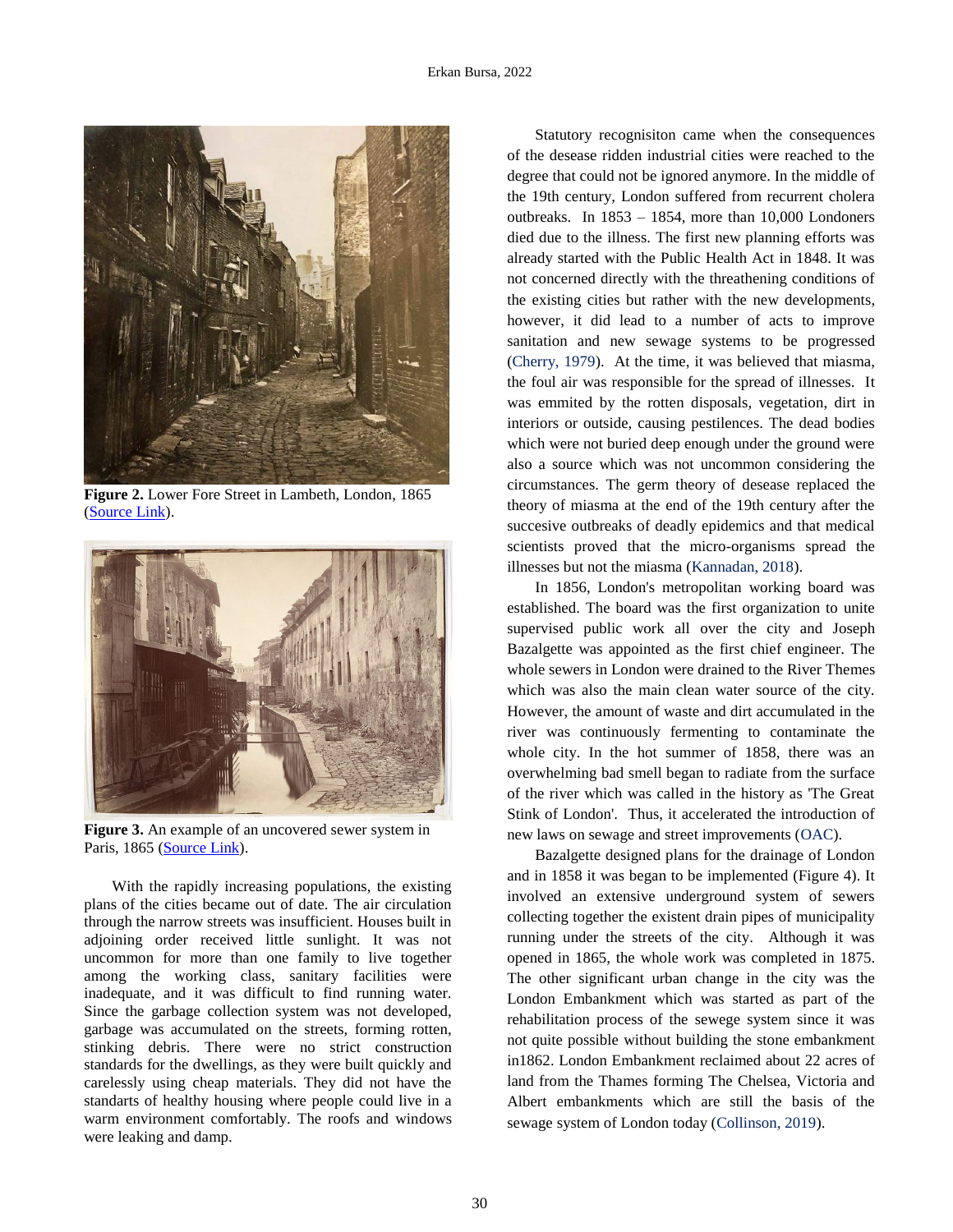

**Figure 4.** Abbey Mills pumping station, West Ham, 1867 (From the Illustrated London News. ID no. Z499/58)

As a result, British town planning was not developed under the full influence of health and sanitation perspectives, however it did contribute to solve a major problem with regards to the infrastructural requirements which were crutial to prevent epidemics in the cities.

All through the century, broad aims such as achieving lower density in cities with more fresh air, sun light and spatial designs accomplishing a higher standards of residential and working area developments were pursued also in Paris. Although there have been work of architects proposing plans for the shortcomings of Paris such as Latte and Sutcliffe, and the French Revolution in the 18th century transformed everything in the country, it had no effect in urban developments. There was a great population increasment due to the industrilisation, doubling up the number of people living in Paris at the begining of the 19th century with no expansion urbanwise. The city faced the same problems as London because of the lack of planning in the industrial areas developing rapidly at the time. It was already overcrowded, unhealthy and crime and illness ridden with inadequate urban services. It was common for few families to live together in small squaremeters. The streets were narrow, dark and dirty with poor water supply. There was no adequate system to collect waste or sewage [\(Hall, 1997\).](#page-8-0) 

Things started to change when Louis-Napoléon Bonaparte declared himself in 1851 as Emperor Napoleon III of the Second Empire and appointed Georges-Eugène Haussemann to operate one of the largest urban transformation implementations in the 19th century [\(Aran,](#page-8-0) [2015\).](#page-8-0) 

He was not an architect but the prefect with a vision, he focused on the city transportation axes such as streets, boulevards and public substructural works including sewer system, water and gas lines as the cholera epidemics were striking and there was high rates of unemployment which was causing discontent and revolts at the same time. It has been argued that while changing the city completely by constructing streets, avenues and boulevards 26,294 km long in total; creating thousands of hectares of parks – four at the cardinal points of the city; and building 24 new squares totaling 150,000 square meters, Haussemann's main object was not to clear the city from spread of infectious illnesses in order to provide a healthy urban environment for everybody living in Paris including socially and economically less fortunate [\(Kunstler, 2003](#page-8-0)  [and Aran, 2015\).](#page-8-0) It was said that as Napoleon conceived the renovations, the great wide and long boulevards were opened in order to prevent the revolters from barricating in the dark and narrow streets by using cobble stones available in every corner and to enable military troops to move around the city without difficulty [\(Kunstler, 2003\).](#page-8-0)  Others argued that Napoleon did have a sincere concern in eliminating poverty and improving living standards of the workers. Haussemann was also criticized for his urban development policy for not providing well designed alternative housing programmes while demolishing slums and relocating the working class from one place to the othe[r \(Hall, 1997\). H](#page-8-0)owever, the transformation of the city with the developments pursued provided a healthier and hygenic urban environment which mitigated the epidemics. Asolphe Alphand was assigned by Haussemann with the task of setting up a landscape scheme as part of renovations of Paris in order to enhance the sanitation of the city [\(Blanc, 2019\).](#page-8-0)

Waste water discharge was a difficult issue. This problem continued to be a problem in many places except for small cities with sufficient waste water drying pools where they can transfer their waste water. However, towards the end of the 19th century, a private and sanitary toilet for each family became standard. In cities consisting of intertwined buildings, this meant a toilet directly connected to the main sewer pipes. NewYork was the first city to have a large clean water supply. The city's water was supplied from the Croton water reserve and aqueduct system which was opened in 1842. Over time, other major cities followed this example. The practices of urban health reformers eliminated the city's worst physical and structural shortcomings that led to epidemics. The environment in industrialized cities was so far from being healthy that the innovations brought by the outbreaks of epidemic diseases made the biggest contributions to urban planning in the 19th century [\(Mumford, 2013\).](#page-8-0)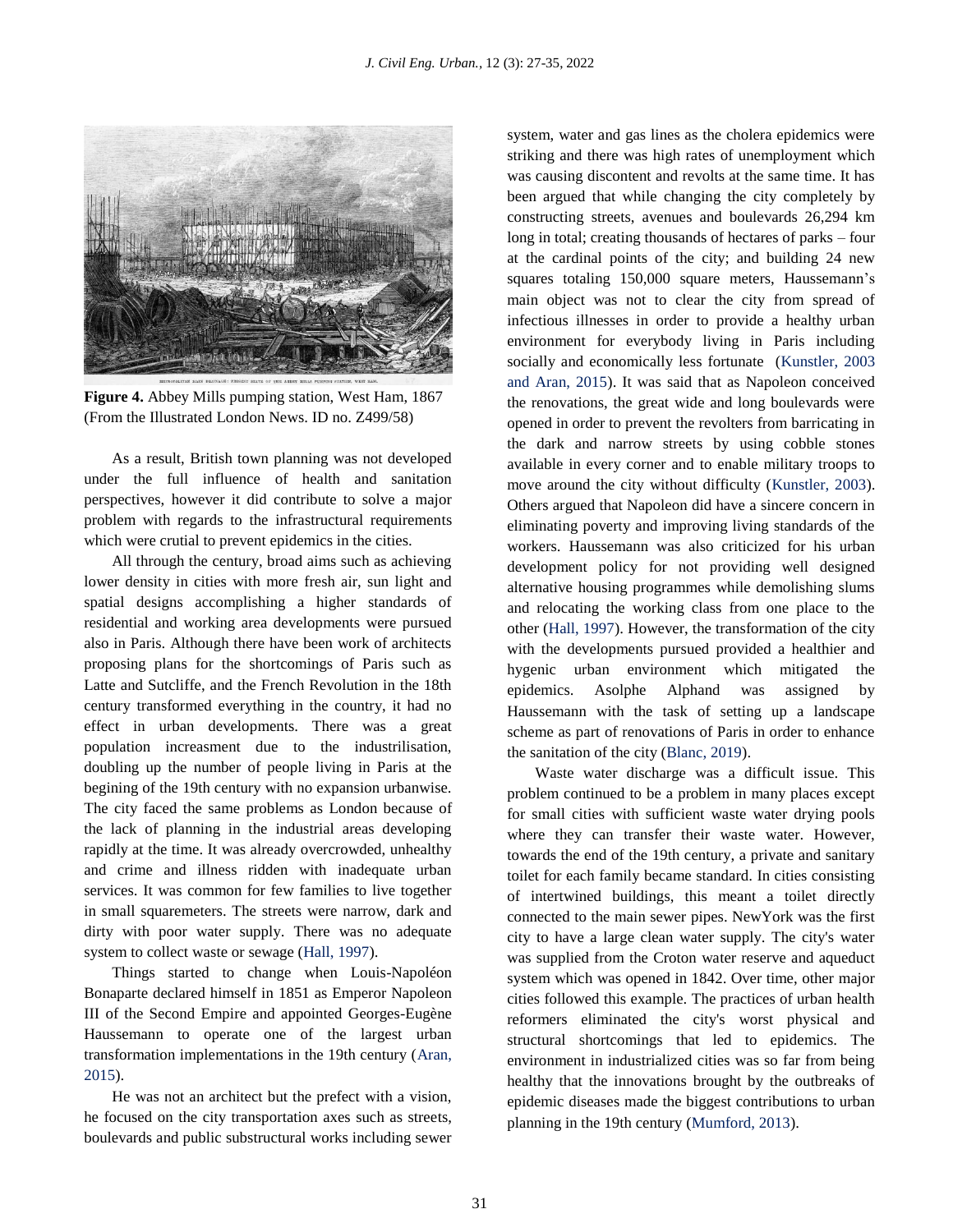# **The effects of infectious illnesses on the cities in the 20th century**

In the early 20th century, the urban concepts were arised both from social ideals which were exemplified in the architectural utopias in the  $19<sup>th</sup>$  century that involved proposals of human and nature bonding healthy environments, and urban hygiene (e.g. The Garden City Movement), with the help of the technological progress that was taking plac[e \(Blanc, 2019\).](#page-8-0)

Towards the end of the second half of the 19th century, the focus on the provision of clean water and efficient sewer system shifted to the discussions on improving the inadequate physical conditions of working class urban dwellings which was causing increased rates of tuberculosis and respiratory diseases [\(Campbell, 2005\).](#page-8-0)  As in the 19th century rigorious spread of infectious illnesses, such as cholera, caused the renovation of the city layouts, radical improvements in sewer systems and expanding arteries like broad boulevards, in the 20th century, deseases such as tuberculosis, thphoid and the Spanish flu induced a new kind of urban planning that seperated residential and industrial areas, introduced new housing types and was composed of architectural designs with light and airy spaces by using more sterile materials like steel and glass. They all emphisized the hygiene in overall design. Scientists and architects found that improved environmental conditions in new housing developments with better hygiene was reducing the rate of tuberculosis which was on the way to become the widely spreading new illness of the era. Institutions such as asylums and sanatoria were started to be established [\(Campbell, 2005\)](#page-8-0) which soon inspired the new design approaches of modernism (Figure 5).

Zoning of the areas and urban construction were regulated together according to the principles of urban hygiene. Designing urban spaces to allow sunlight and air penetration and individualizing the land in construction were becoming crucial principles of the architecture in the era. The modernist trend promoted by the CIAM which was founded by Le Corbusier in 1928 was seeking to design urban areas that were organized in order to contribute to the conditions of human existance by improving the built environment and living spaces. In order to realize that, the urban hygenie and comfort issues were approached by modern architecture principles [\(Blanc, 2019\).](#page-8-0) Thus, at the begining of the 20th century, the way that the buildings were designed and built went through cathastrophic changes.

New architectural elements, such as flat roofs, balconies, whitewashed walls, sun parlours, roof gardens

and terraces, were introduced as health improving features of Modernist architecture and they were inspired from the health oriented buildings such as the senatoria [\(Gross](#page-8-0), 2020). [Le Corbusier's](#page-8-0) one of the most famous Villa Savoye (1929–31) combined these elements which manifested his "Five Points of Architecture" that were pilotis, a free plan, a free facade, long horizontal sliding windows and a terrac[e \(Le Corbusier, 1987\).](#page-8-0) Moreover, the sink located right at the entrance hall of Villa Savoye was a very powerful indicator to reflect the essence of the time, athough it has been rarely mentioned with such a role in the architectural writings unless it is directly related to the health issues (Figure 6).



**Figure 5.** The Purkersdorf Sanatorium near Vienna; white, light, aired and hygienic [\(Source Link\)](https://mdc.arq.br/2012/03/20/antonio-garcia-moya-um-arquiteto-da-semana-de-22/04-05-hoffmann-sanatorio/).



**Figure 6.** The Entrance Hall of Villa Savoye by Le Corbusier [\(Source](https://architypes.net/villa-savoye/) Link).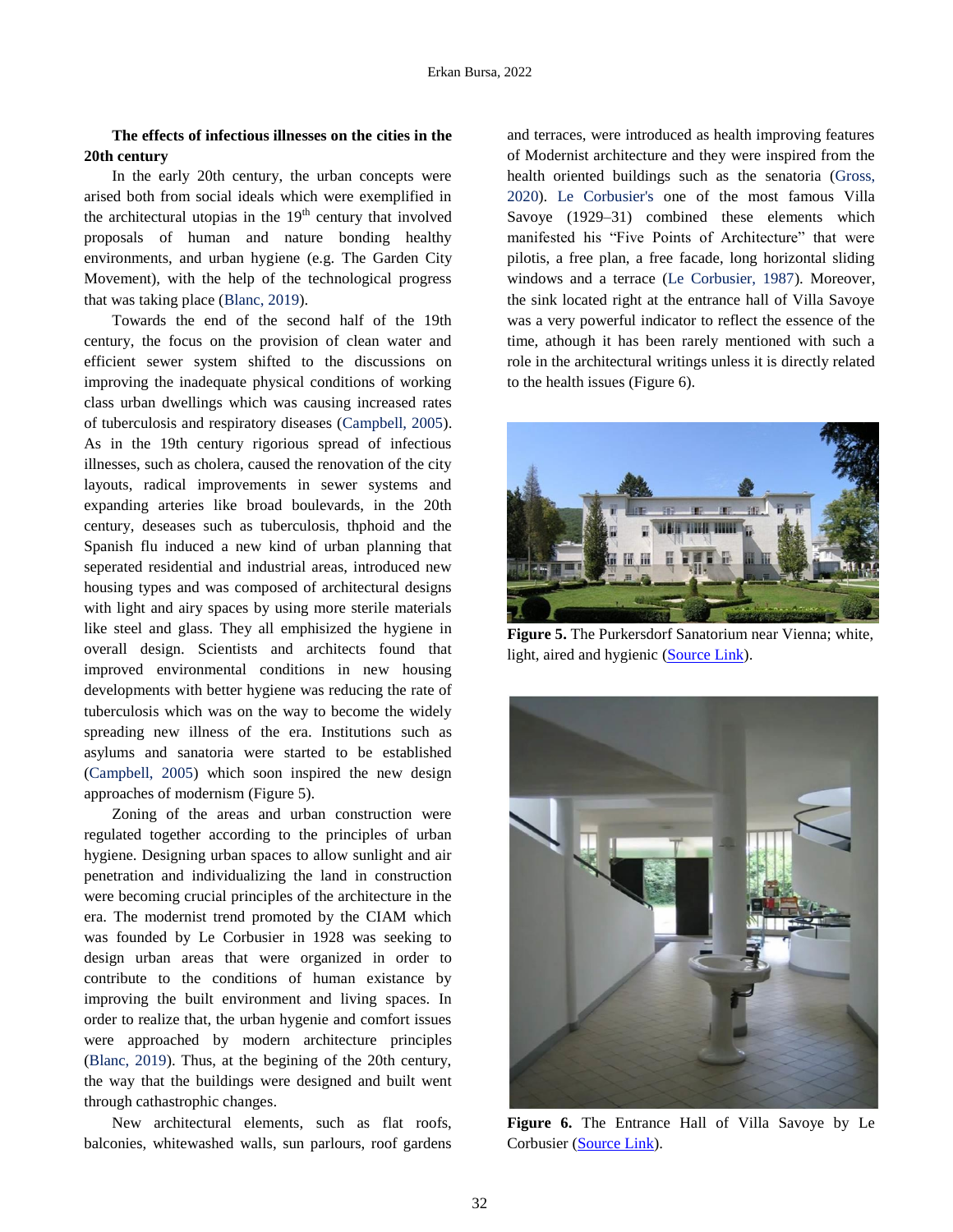In his writings in 1925, Le Corbusier was visualising a city where houses were all painted in white (the Law of Ripolin) in order to achieve an utter cleanness and hygiene [\(Le Corbusier, 1987\).](#page-8-0) Intertwining with other principles of Modern Architecture, he designed many flat roofed and whitewashed buildings with great pastoral landscape views as another healing element which brings the outdoors to the interiors of the buildings as a Modernist idea.

As the germ theory was better understood, the isolation of people became a key measure in order to prevent illnesses to spread and live in sunlit spaces with plenty of fresh air. Thus, the overlap between sanatorium designs and modernism resulted in developing a new type of architecture which integrated the health, hygiene and sterility ideas to the designs. Modernist architects such as Le Corbusier, Mies van der Rohe and Alvar Aalto were writing, designing and building to create a healthier living environments as well as addressing social issues such as low-cost housing and improving the life styles of masses. Designing in accordance with the needs of people was interpreted by the Modernist architects as in body comfort without actually taking the social and cultural differencies into the account. As Le Corbusier defined it "… A house is a machine for living in. Bath, sun, hot water, cold water, warmth at will, conservation of food, hygiene, beauty in the sense of good proportion…" [\(Blanc, 2019\).](#page-8-0) 

As the density of the built environment continued to grow, multi-storey buildings were preferred to meet the housing needs of the increasing population, especially in the newly developing urban areas through the 20th century. In multi-storey residences built in recent years, balconies have been removed to gain space, even windows have been started to be built with window opening control devices for safety reasons.

Athough the summer house or garden house has been known since the 17th century for leisure purposes, in 1920s and 1930s they were very commonly used in treatment of tuberculosis as they provided constant flow of fresh air and sun light. In 1983, a letter to the Country House magazine was inquiring what the purpose of a summer house with shutters on both sides of the doors was. Although the purpose of a building with such architectural elements was common knowledge in 1920s, it was completely forgotten since the tuberculosis was eliminated in 1970[s \(Campbell, 2005\).](#page-8-0)

As the progression made, cures were found for the treatment of the infectious illnesses in the second half of the 20th century. Thus, the contagiousness of the widespread illnesses such as tuberculosis were diminished eventually which resulted in people to forget why and how they began to live in such urban settlements with evolving architectural designs in accordance with the health and hygiene issues in the first place. Additionally, as the current idea of an healthy life has been understood not only as a life with absence of illnesses but as a state of physical, mental and social well-being in modern world, in the following decades it has been more and more expected of the architectural and urban designs to provide the built environment with the necessary indoor and outdoor qualities in order to live an healthy life, since the beginning of the Modern Architecture in the early years of the 20th century [\(Pinter-Wollman](#page-8-0) et al., 2018).

At the begining of the 21st century, new types of infectious illnesses emerged such as MERS-CoV and SARS (severe acute respiratory syndrome) having partially impact in a number of countries but not others. Recently the suddent emergence of COVID-19 spreading vigorously with a very high contegion in close contact brought back the concepts of healthy building environment such as isolation, hygiene and well ventilated spaces as key preventions. The ventilation system and plumbing of the buildings accelerates the dispersion of viral fine particals suspended in the air as was the case in 2003 outbreak of SARS in Honkong indicating the importance of the role of physical structures in containment measures for the spreading of infectious illnesses [\(McKinney](#page-8-0) et al., [2006\).](#page-8-0) Also the selection of materials and coatings of surfaces enabling easy cleaning and sterilization in order to reduce the contamination of pathogens inside and outside of the buildings including walls, furnatures and frequently touched areas such as door handles, electric switches and push buttons have been proved to be effective [\(Pinter-Wollman](#page-8-0) et al., 2018).

As the architectural designs directly affect the inhabitants' interactions in buildings and cities, it becomes crucial to understand usage network of buildings in cities. A recent study consisting of analysis of architectural distances between workstations in relation with the transmission of infectious illnesses presents promising results which shows that "incorporating architectural and organizational data into large-scale epidemic forecasting models may improve the accuracy of epidemic predictions, thus improving our ability to contain and control epidemics" [\(Potter et al., 2015\).](#page-8-0) 

#### **CONCLUSION**

The sanitary innovations that are critical for an healthy living environment were started to be implemented in the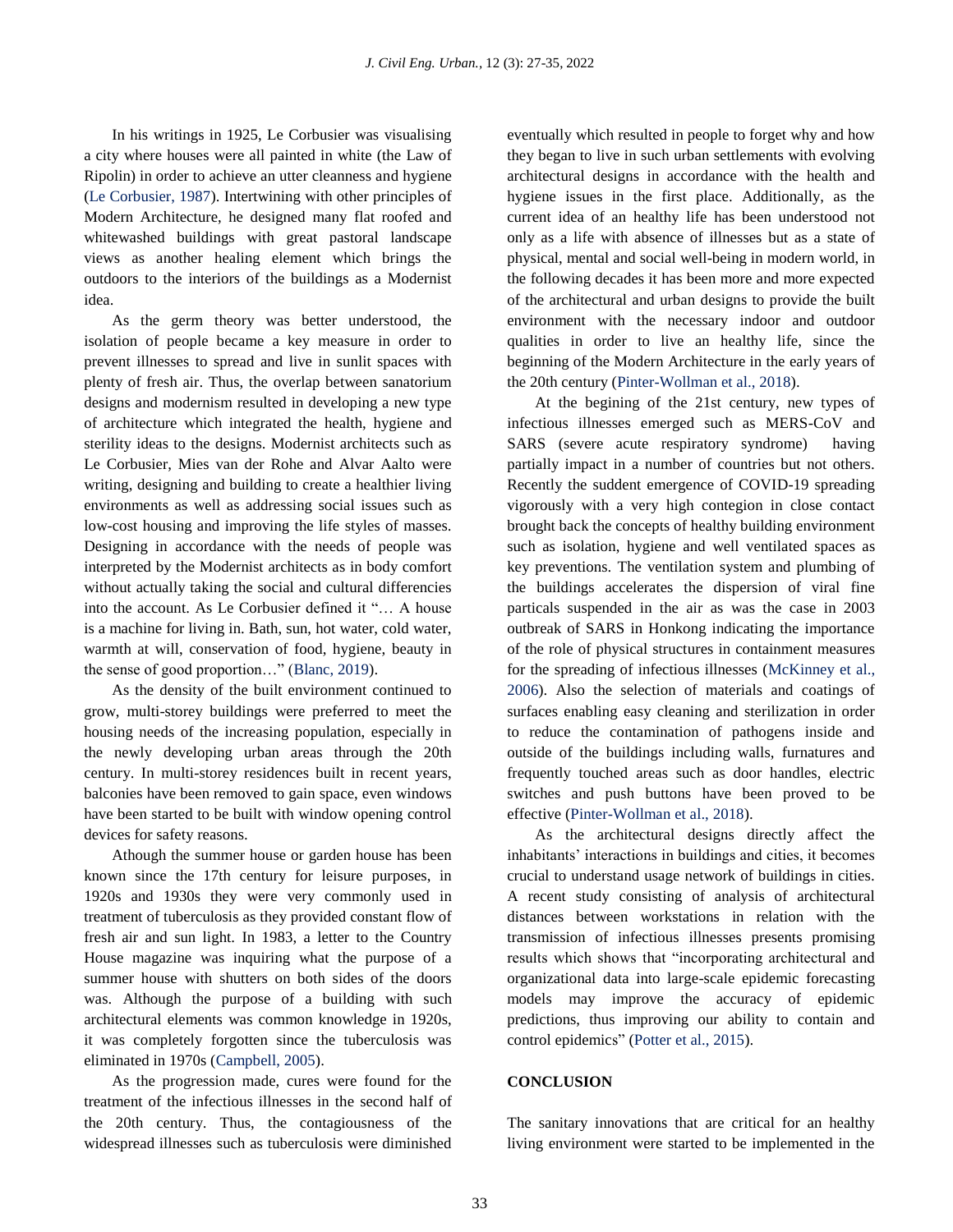ancient Roman period. The importance of water and sewage systems was recognised and procautions such as garbage collection were began to be taken in Roman times. However the medical innovations did not reach until the end of the 19th century and the sanitary measurements alone could not be enough to reduce deaths, at least to the extent that they could be implemented by the city administrations as a prime solution. Also, even if there are spatial, financial and medical equipment opportunities, it is not possible to cure a disease unless there is the medicine. However, the spread of infectious illnesses can be controlled by architectural design desicisions which organize human interactions in built environment in the urban areas.

In the 19th century, the rapid spread of infectious illnesses causing thousands of people to die such as cholera and smallpox accelerated the finding of solutions to the urban problems that caused outbreaks, and helped architectural and urban design innovations such as wide boulevards, city-wide sewage systems, indoor sanitary installations and the establishment of new suburbs. However the 19th century was not the begining of the spreading illnesses. Until then, rather personal decisions were taken where and if possible, for personal isolation. In the 19th century, as the population of the urban areas were increased in numbers, the industrial developments were becoming a core issue which indeed was amongst the most significant changes in towns and cities in forcing the administors to face the problems and find solutions. On the other hand, the town planning efforts pursued were not developed under the full influence of health and sanitation perspectives, although it did contribute to solve the problems eventually with regard to the infrastructural requirements that were crutial to prevent epidemics in the cities.

The transformation, however, was not immediate but slow. It took decades before a groundbreaking transformation occurred in architecture and urban designs in order to contribute to the solutions for stopping the spread of infectious illnesses. In spite of all the infrastructural and urban planning alterations were made in cities such as London and Paris, to recognize that there was a need for a paradigm change architecturally and urbanwise which would arrange the human interactions in cities with respect to providing healthy living environments for every layer of society were yet to come. Between the beginning of the formation of a serious awareness for the acute need to take immediate actions architecturally in order to prevent and contain the spread of deseases and the actual architectural and urban design perspective were changed, the alterations made could be considered only as a beginning. Infectious illnesses were one of the prime reasons what forced a new kind of architecture in the early 20th century: The Modern Architecture. It initiated new concepts of healthy environment such as hygiene, sterility, airy and sunlit spaces to be included in designing cities and buildings, as well as using new building materials along with the new technical and technological developments. As the epidemiological knowledge transformed societies into more healthy conscious entities in the 20th century, more health and hygiene related quality of life expectancies were included in architectural designs.

 As urban populations increase and building density keeps growing rapidly, infectious deseases will continue to demand solutions architecturally in different aspects such as designs, materials, construction methods and technology. Also, in order to achieve more systematized results in organizing interactions between people living in urbanized areas to reduce the spreading rates of infectious illnesses, there is a need for more investigations to be carried out to determine the relationship between the daily mobility patterns of people, the spatial use of buildings and the density of both the urban population and the built environment.

## **DECLARATIONS**

## **Corresponding author**

E-mail:  $pinar.erkan@gedik.edu.tr$ ;  $\bullet$  ORCiD: 0000-0002-2870-5614

#### **Conflict of interest**

The author hereby confirms that there is no conflict of interest whatsoever with any third party.

#### **REFERENCES**

- Aran S (2015). The Genius of Haussmann: Paris Urban Planning in the 19<sup>th</sup> Century. [Direct Link](https://bonjourparis.com/history/the-genius-of-%20%20haussmann-%20paris-urban-planning-in-the-19th-century/)
- Aristoteles P (1975). Politika, İstanbul: Remzi Kitabevi. [Google](https://scholar.google.com/scholar?hl=en&as_sdt=0%2C5&q=Aristoteles%2C+%281975%29.+Politika%2C+%C4%B0stanbul%3A+Remzi+Kitabevi.&btnG=)  **[Scholar](https://scholar.google.com/scholar?hl=en&as_sdt=0%2C5&q=Aristoteles%2C+%281975%29.+Politika%2C+%C4%B0stanbul%3A+Remzi+Kitabevi.&btnG=)**
- Ayar M (2007). Osmanlı Devleti'nde Kolera, İstanbul Örneği (1892-1895), İstanbul: Kitabevi[. Proquest;](https://search.proquest.com/openview/57ff061d156d3c8a60941a17d8851392/1?pq-origsite=gscholar&cbl=2026366&diss=y&casa_token=z5JaZe6HrW0AAAAA:JdEAVJSBKDIfp798igOcxQQ3TQve83BjsW6JuLW6TyZRGzd2cDUAUAMxG_SumY8X1-wpBAGl4g) [Google Scholar](https://scholar.google.com/scholar?hl=en&as_sdt=0%2C5&q=Ayar%2C+M.+%282007%29.+Osmanl%C4%B1+Devleti%E2%80%99nde+Kolera%2C+%C4%B0stanbul+%C3%96rne%C4%9Fi+%281892-1895%29%2C+%C4%B0stanbul%3A+Kitabevi.+&btnG=)
- Blanc N (2019). Urban Nature: (The) Good and (The) Bad. [10.1007/978-3-030-19082-8\\_12](https://link.springer.com/chapter/10.1007/978-3-030-19082-8_12) [; Google Scholar](https://scholar.google.com/scholar?hl=en&as_sdt=0%2C5&q=Blanc%2C+N.+%282019%29.+Urban+Nature%3A+%28The%29+Good+and+%28The%29+++++++Bad.&btnG=)
- Campbell M (2005). What tuberculosis did for modernism: the influence of a curative environment on modernist design and architecture. Medical History. 49(4): 463–488. [Google](https://scholar.google.com/scholar?hl=en&as_sdt=0%2C5&q=Campbell+M.+%282005%29.+What+tuberculosis+did+for+modernism%3A+the+influence+of+a+curative+environment+on+modernist+design+and+architecture.+Medical+history%2C+49%284%29%2C+463%E2%80%93488.&btnG=)  [Scholar](https://scholar.google.com/scholar?hl=en&as_sdt=0%2C5&q=Campbell+M.+%282005%29.+What+tuberculosis+did+for+modernism%3A+the+influence+of+a+curative+environment+on+modernist+design+and+architecture.+Medical+history%2C+49%284%29%2C+463%E2%80%93488.&btnG=) ; DOI: https://doi.org/10.1017/s0025727300009169
- Cherry G (1979). The Town Planning Movement and the Late Victorian City. Transactions of the Institute of British